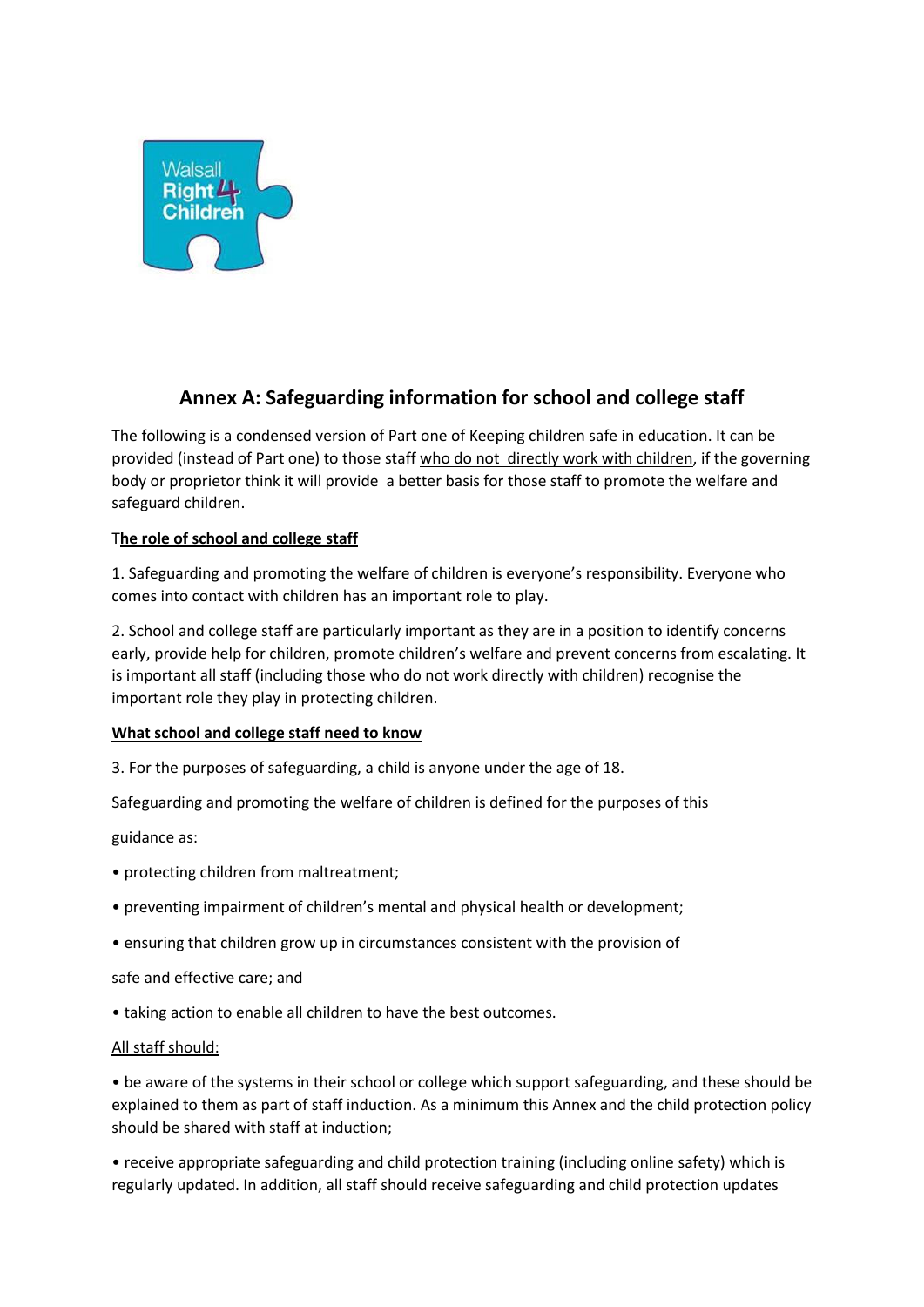(including online safety) (for example, via emails, e-bulletins and staff meetings), as required, and at least annually, to provide them with the skills and knowledge to safeguard children effectively;

• know the identity of the designated safeguarding lead (and any deputies) and how to contact them;

• know what to do if a child tells them they are being abused or neglected. This includes understanding they should never promise a child that they will not tell anyone else about a report of abuse, as this is unlikely to be in the best interests of the child; and

• Should be able to reassure all victims that they are being taken seriously and that they will be supported and kept safe. A victim should never be given the impression that they are creating a problem by reporting abuse, sexual violence or sexual harassment. Nor should a victim ever be made to feel ashamed for making a report.

#### **What school and college staff should look out for**

#### Abuse and neglect

4. Knowing what to look for is vital to the early identification of abuse and neglect. All staff should be aware of indicators of abuse and neglect, including exploitation, so that they are able to identify cases of children who may be in need of help or protection.

5. If staff are unsure, they should always speak to the designated safeguarding lead (or deputy).

#### Forms of abuse and neglect

6. Abuse: a form of maltreatment of a child. Somebody may abuse or neglect a child by inflicting harm or by failing to act to prevent harm. Children may be abused by other children or adults, in a family or in an institutional or community setting by those known to them or, more rarely, by others.

7. Physical abuse: a form of abuse that may involve hitting, shaking, throwing, poisoning, burning or scalding, drowning, suffocating or otherwise causing physical harm to a child.

8. Emotional abuse: the persistent emotional maltreatment of a child such as to cause severe and adverse effects on the child's emotional development. It may involve conveying to a child that they are worthless or unloved, inadequate, or valued only insofar as they meet the needs of another person. Some level of emotional abuse is involved in all types of maltreatment of a child, although it may occur alone.

9. Sexual abuse: involves forcing or enticing a child or young person to take part in sexual activities, not necessarily involving violence, whether or not the child is aware of what is happening. The activities may involve physical contact, including assault by penetration (for example, rape or oral sex) or non-penetrative acts such as masturbation, kissing, rubbing and touching outside of clothing. They may also include non-contact activities, such as involving children in looking at, or in the production of, sexual images, watching sexual activities, encouraging children to behave in sexually inappropriate ways, or grooming a child in preparation for abuse. Sexual abuse can take place online, and technology can be used to facilitate offline abuse. Sexual abuse is not solely perpetrated by adult males. Females can also be abusers as can other children. The sexual abuse of children by other children is a specific safeguarding issue (also known as peer on peer abuse) in education and all staff should be aware of it and their school or colleges policy and procedures for dealing with it.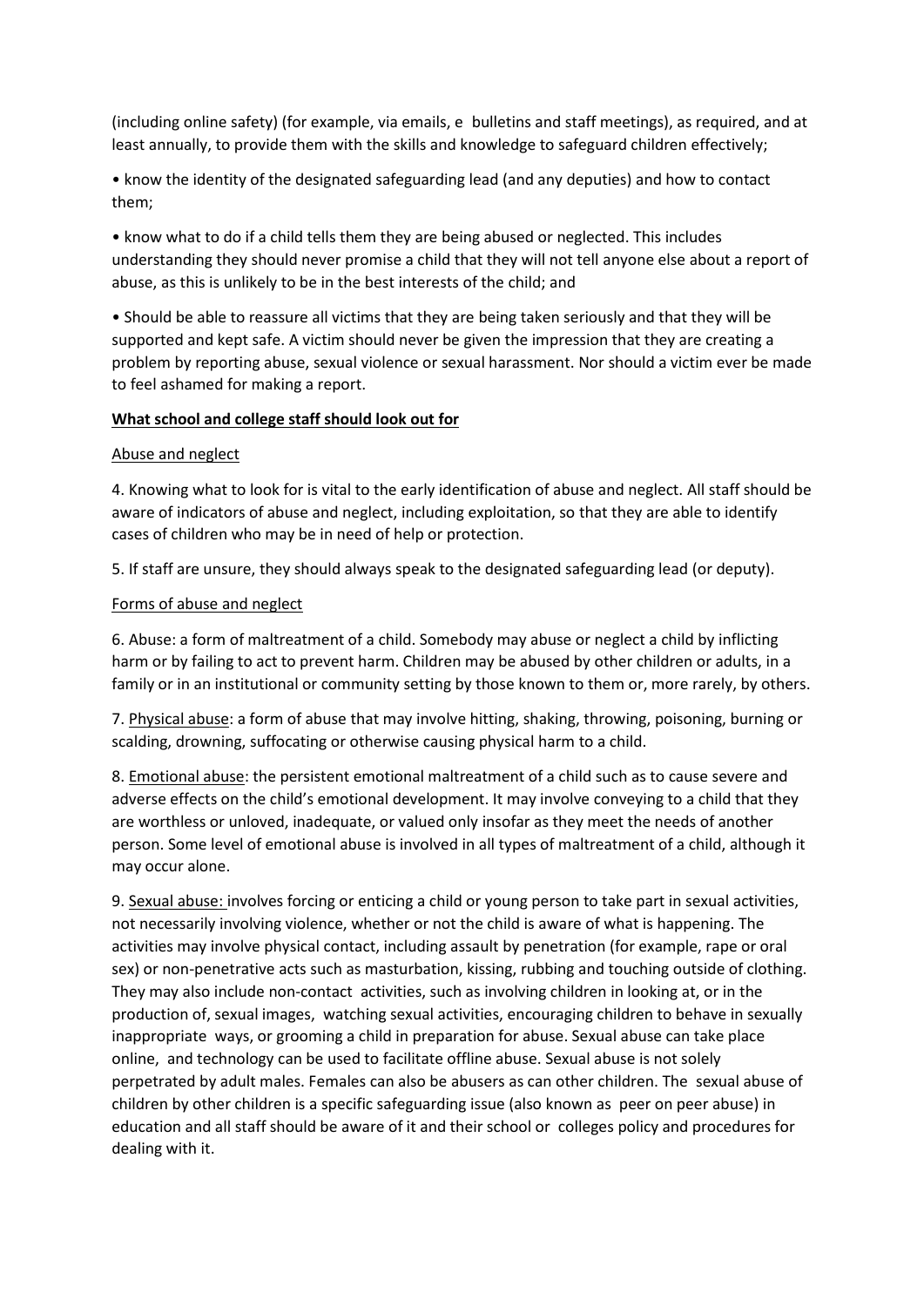10. Neglect: the persistent failure to meet a child's basic physical and/or psychological needs, likely to result in the serious impairment of the child's health or development. Neglect may involve a parent or carer failing to provide adequate food, clothing and shelter (including exclusion from home or abandonment); protect a child from physical and emotional harm or danger; ensure adequate supervision (including the use of inadequate care-givers); or ensure access to appropriate medical care or treatment. It may also include neglect of, or unresponsiveness to, a child's basic emotional needs.

11. All staff should be aware that child sexual and child criminal exploitation are forms of child abuse.

## **Safeguarding issues**

12. All staff should have an awareness of safeguarding issues that can put children at risk of harm. Behaviours linked to issues such as drug taking, alcohol misuse, deliberately missing education, serious violence (including that linked to county lines), radicalisation and consensual and nonconsensual sharing of nudes and semi-nudes127 (also known as youth produced sexual imagery) put children in danger.

## **Peer on peer abuse**

13. All staff should be aware that children can abuse other children (often referred to as peer on peer abuse). It can happen both inside and outside of school/college and online. It is important that all staff recognise the indicators and signs of peer on peer abuse and know how to identify it and respond to reports.

Consensual image sharing, especially between older children of the same age, may require a different response. It might not be abusive – but children still need to know it is illegal- whilst nonconsensual is illegal and abusive. UKCIS provides detailed advice about sharing of nudes and seminude images and videos.

14. All staff should be clear as to the school or college's policy and procedures with regards to peer on peer abuse. Peer on peer abuse is most likely to include, but may not be limited to:

- bullying (including cyberbullying, prejudice-based and discriminatory bullying);
- abuse in intimate personal relationships between peers;

• physical abuse which can include hitting, kicking, shaking, biting, hair pulling, or otherwise causing physical harm;

- sexual violence, such as rape, assault by penetration and sexual assault;
- sexual harassment, such as sexual comments, remarks, jokes and online sexual harassment;
- non-consensual sharing of nudes and semi nudes images and/or videos;

• causing someone to engage in sexual activity without consent, such as forcing someone to strip, touch themselves sexually, or to engage in sexual activity with a third party;

• upskirting, which typically involves taking a picture under a person's clothing without their permission, with the intention of viewing their genitals or buttocks to obtain sexual gratification or cause the victim humiliation, distress or alarm; and